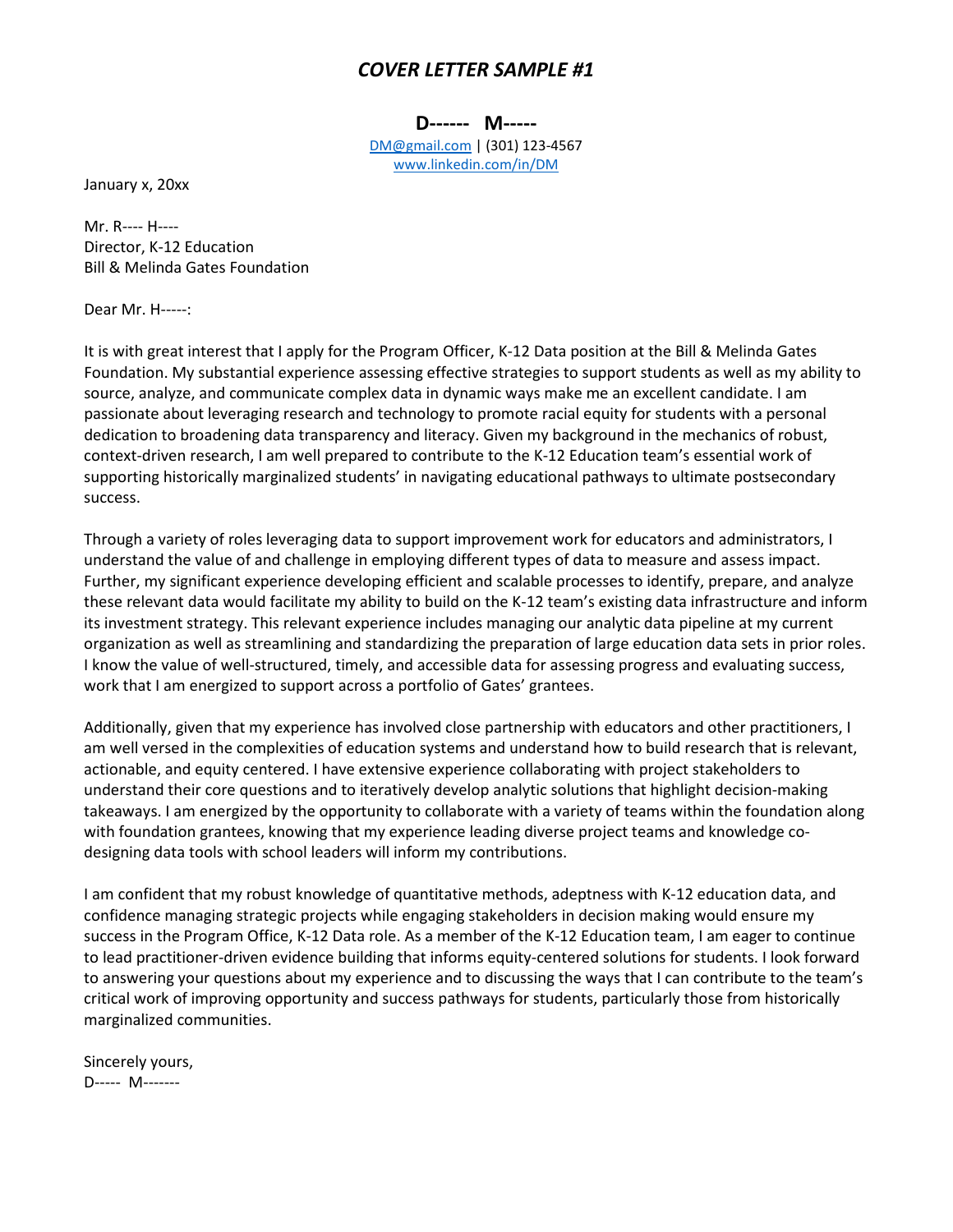## *COVER LETTER SAMPLE #2*

123 S. 52nd Place Milwaukee, WI 53219

February xx, 20xx

T---- A---- President and CEO Planned Parenthood of Wisconsin, Inc. 435 S. Water St., Milwaukee, WI 53204

Dear Ms. Atkinson:

I am excited to apply for the Chief of Staff position at Planned Parenthood of Wisconsin. PPWI serves a critically important role in our community. My strong, personal commitment to PPWI's mission and services will make me a stalwart advocate of the organization and a dedicated employee and I would be proud to be part of your team.

I believe in the importance of PPWI's work to provide affordable and compassionate health care in a safe environment. I am passionate about addressing the failings of our health care system and empowering individuals to manage their sexual and reproductive health. The profit-driven health care system leaves too many people behind, unable to afford health care coverage, or avail themselves of their coverage because of sky-high costs. PPWI fights against the symptoms of this unjust and inequitable system by supporting its patients irrespective of identity, and by providing high-quality services regardless of ability to pay. While I enjoy working to build a better American health care system in my current role, I miss the tremendous amount of personal fulfillment that comes from being part of an organization making people's lives better in the present. I am certain that I would find the fulfillment that comes from direct service at PPWI, and that the feeling would continue to motivate my work.

I also recognize and support the importance of providing honest and accurate information about sexuality and reproduction to both youth and adults. PPWI's educational work in the community is critical to counteracting inaccurate beliefs and disinformation that can cause physical and emotional harm. Education has played a central role in my career for years. I know the power of public and community education to move hearts and minds toward empathy and support for policies and programs. As part of the PPWI team, I would leverage my professional and academic experience in support of PPWI's educational work.

The advancement of our shared worldview and values requires more than individual and community education. At a time of heightened threats to women's reproductive autonomy and prevalence of anti-family policies, strong advocacy for public policies and programs that support and protect women and families is critical. While we need leaders on the inside of government who share our values and priorities, we also need effective and tireless advocates on the outside, pushing our leaders to do what is right. PPWI's work to hold government leaders accountable to our community is invaluable. I would be thrilled to utilize my years of experience in government policymaking and administration, policy analysis, and issue advocacy in support of PPWI's public affairs work.

I hope you will agree that my professional experience and commitment to Planned Parenthood of Wisconsin's services will make me a valuable and effective member of the PPWI team. I welcome the opportunity learn more about the Chief of Staff position and to discuss my qualifications. Please do not hesitate to contact me if I can provide you with any further information. Thank you for your time and consideration.

Sincerely, C---- L-----